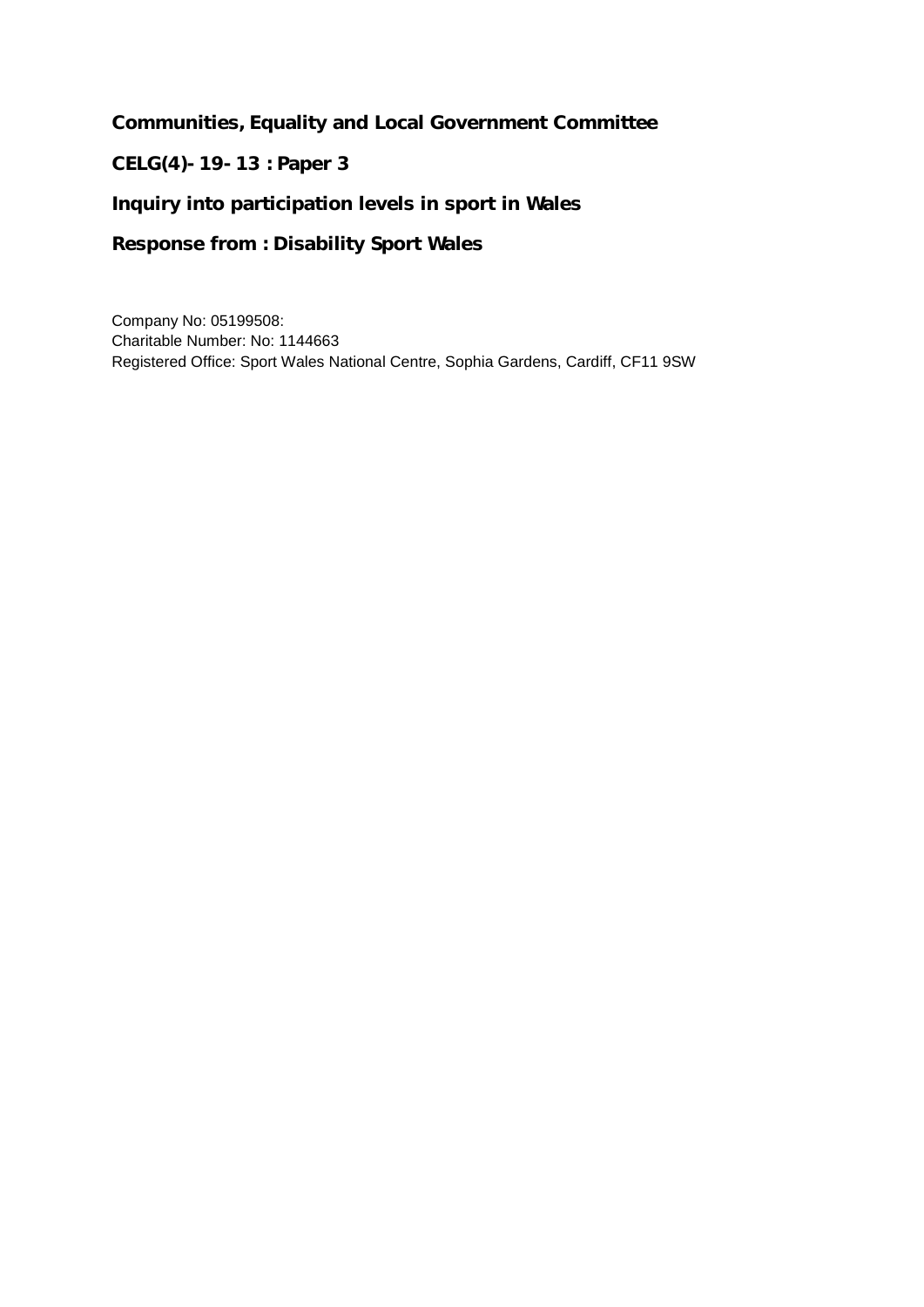

# TABLE OF CONTENTS

|                                                                                                                                                                                                                     | Page |
|---------------------------------------------------------------------------------------------------------------------------------------------------------------------------------------------------------------------|------|
| <b>Background to the Federation of Disability Sport Wales</b>                                                                                                                                                       | 3    |
| Legal Status                                                                                                                                                                                                        |      |
| Vision                                                                                                                                                                                                              |      |
| Mission                                                                                                                                                                                                             |      |
| Area 1 - The extent to which the Welsh Government and Sport Wales<br>are achieving the goals set out in the Programme for Government, the<br>Creating an Active Wales action plan and the Vision for Sport in Wales | 5    |
| Programme for Government / Creating an Active Wales / Vision for Sport                                                                                                                                              |      |
| <b>Community Outcomes</b>                                                                                                                                                                                           |      |
| Elite Performance Outcomes                                                                                                                                                                                          |      |
| <b>Major Sporting Events</b>                                                                                                                                                                                        |      |
| Area 2 - The availability of datasets and statistics to measure participation<br>levels in sport, particularly those disaggregated by equality strand and<br>Socio-economic group                                   | 10   |
| Area 3 – The opportunities and barriers to sports participation that exist for<br>different groups of people, including by equality strand and socio economic<br>groups                                             | 11   |
| Opportunities for Participation                                                                                                                                                                                     |      |
| <b>Barriers to Participation</b>                                                                                                                                                                                    |      |
| Area 4 – What are the links between programmes to develop sport in Wales and<br>other Welsh Government initiatives to increase physical activity                                                                    | 13   |
| insport                                                                                                                                                                                                             |      |
| Research                                                                                                                                                                                                            |      |
| The Patient Pathway                                                                                                                                                                                                 |      |
| Area 5 - The impact of the Olympic and Paralympic Legacy, the Ryder Cup<br>and other high profile Welsh sporting events and achievements on participation<br>levels in Wales                                        | 15   |
| Elite Performance                                                                                                                                                                                                   |      |
| <b>Grassroots Participation</b>                                                                                                                                                                                     |      |
| Raising the Profile of disability sport                                                                                                                                                                             |      |
| Creating new (commercial) partnerships                                                                                                                                                                              |      |

\_\_\_\_\_\_\_\_\_\_\_\_\_\_\_\_\_\_\_\_\_\_\_\_\_\_\_\_\_\_\_\_\_\_\_\_\_\_\_\_\_\_\_\_\_\_\_\_\_\_\_\_\_\_\_\_\_\_\_\_\_\_\_\_\_\_\_\_\_\_\_\_\_\_\_\_\_\_\_\_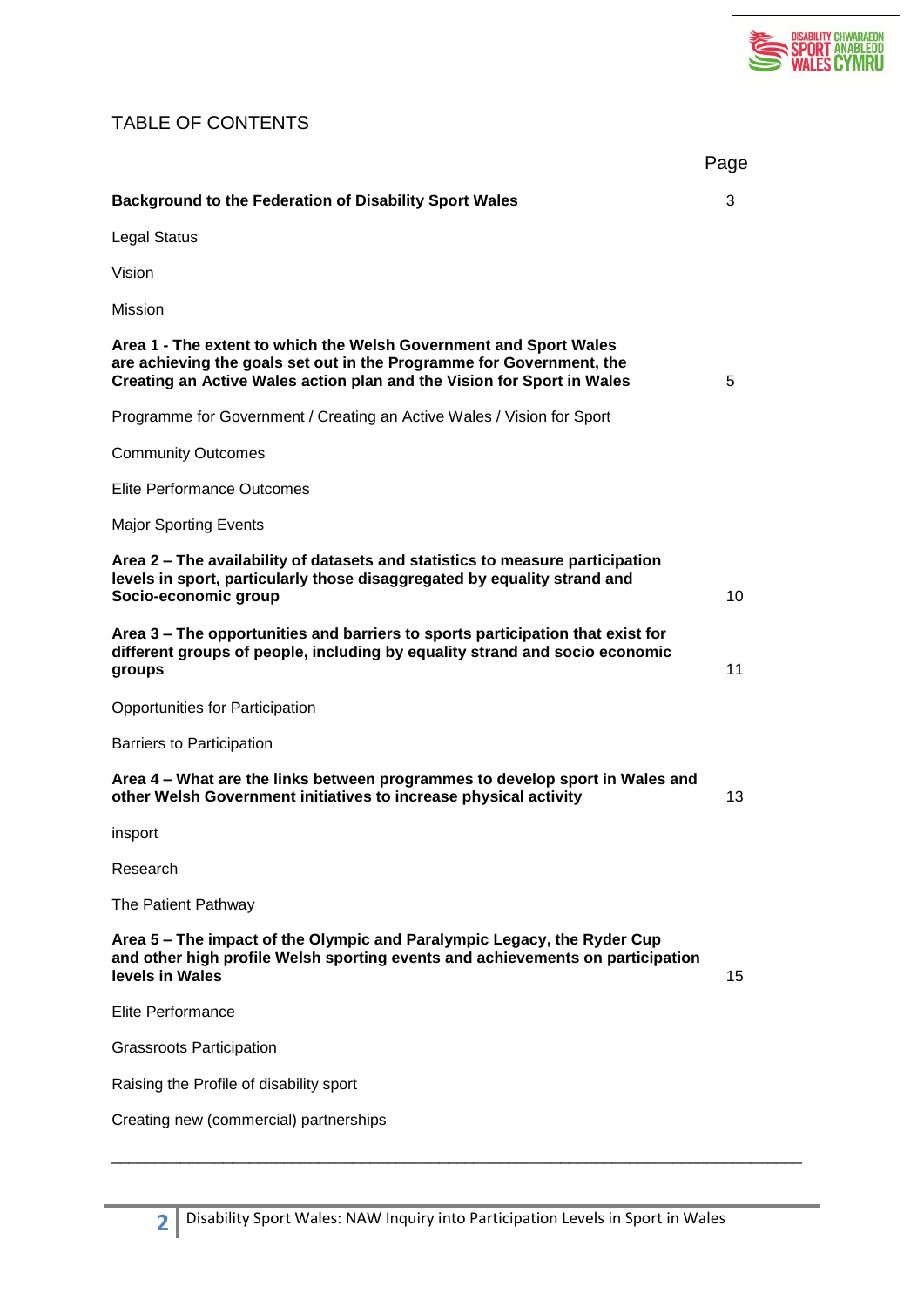

# BACKGROUND TO THE FEDERATION OF DISABILITY SPORT WALES

- 1. The Federation of Disability Sport Wales (Disability Sport Wales) was established in 1985 for the sole purpose of benefitting disabled people through the pursuit of sports and physical activity.
- 2. It is recognised by Sport Wales and Welsh Government as the national lead body for the strategic development of disability sport in Wales.
- 3. The legal status of Disability Sport Wales is that of a company limited by guarantee with charitable status. Disability Sport Wales is a not-for-profit organisation.
- 4. Disability Sport Wales is fully committed to supporting the principles of equality of opportunity.

4.1 Disability Sport Wales is responsible for ensuring that no job applicant, employee, participant, performer, volunteer or member receives less favourable treatment on the grounds of age, disability, race, colour, ethnic or national origin, religious belief, parental or marital status, pregnancy, sexual preference, language or political belief, class or social background.

4.2 Disability Sport Wales ensures that there will be open access to all individuals who wish to participate in all aspects of sporting and leisure activities and that they are treated fairly.

4.3 Equality of opportunity in Disability Sport Wales is regarded not as a privilege for some but as a right for all. Disability Sport Wales has achieved the Foundation level of the Equality Standard and is actively working toward the Preliminary Award level.

5 The **VISION** of Disability Sport Wales:

#### **'Transforming the Lives of Disabled People through the Power of Sport'**

5.1 Our vision is driven by our commitment to a Wales where, irrespective of ability, every person has the right to a full and lifelong involvement in sport. It is the belief of Disability Sport Wales that sport has the power to change the lives of disabled people for the better, whether taking part in community sport, achieving in a competitive arena or contributing to sport through coaching, volunteering or leadership. Disability Sport Wales believes that our Vision (and Mission's) contribute directly to Welsh Government's plan 'Creating an Active Wales' and to the sport sectors strategy: 'A Vision for Sport' (led by Sport Wales)

6. The **MISSIONS** of Disability Sport Wales are:

# **(1) Every Disabled Person Hooked on Sport for Life**

 6.1 Disability Sport Wales endorses the position of the United Nations (Article 30 - Participation in cultural life, recreation, leisure and sport):

- i) With a view to enabling persons with disabilities to participate on an equal basis with others in recreational, leisure and sporting activities, (nations) shall take appropriate measures :
- ii) To encourage and promote the participation, to the fullest extent possible, of persons with disabilities in mainstream sporting activities at all levels;
- iii) To ensure that persons with disabilities have an opportunity to organise, develop and participate in disability-specific sporting and recreational activities and, to this end,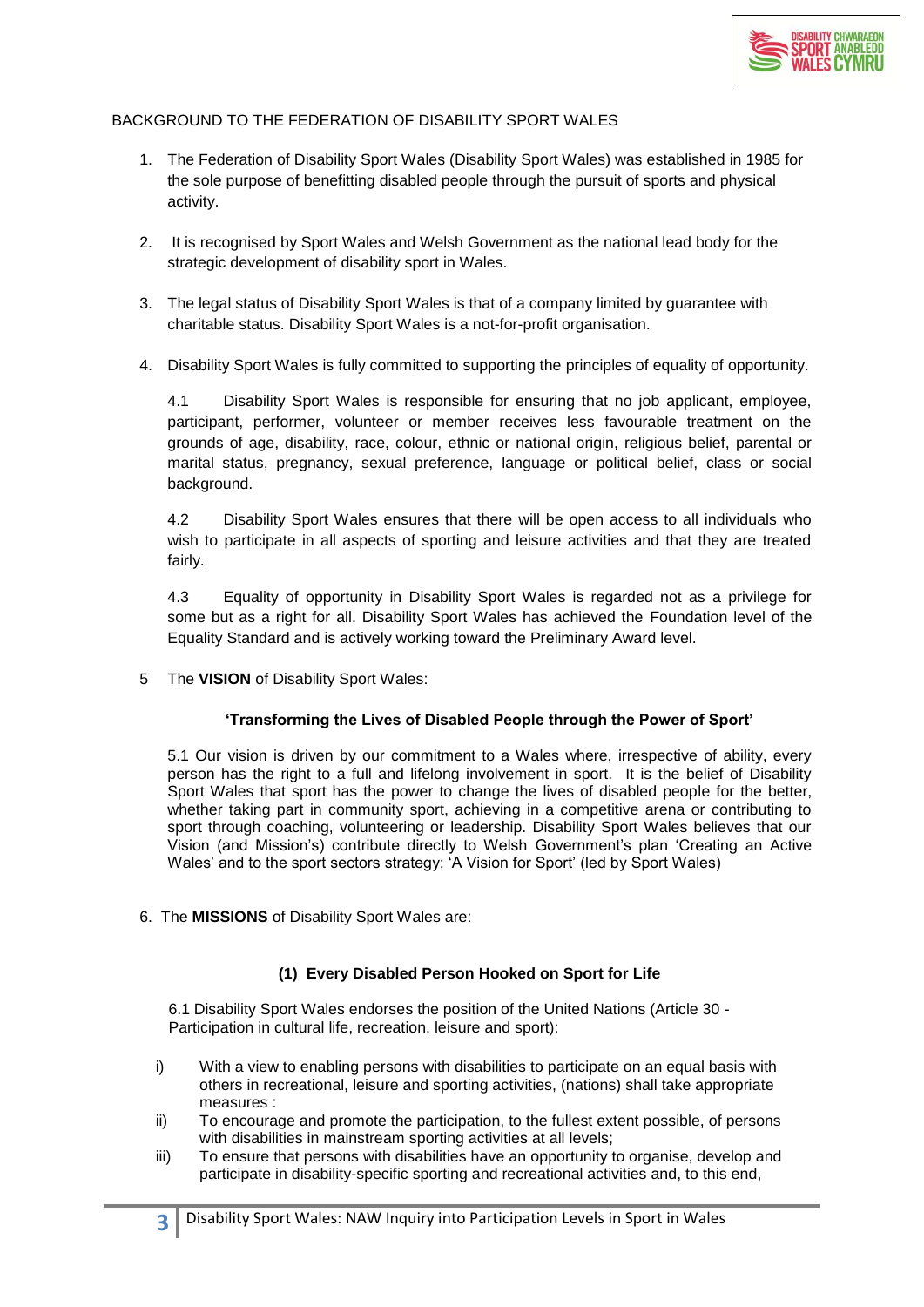

encourage the provision, on an equal basis with others, of appropriate instruction, training (coaching) and resources;

- iv) To ensure that persons with disabilities have access to sporting, recreational ....... venues;
- v) To ensure that children with disabilities have equal access with other children to participation in play, recreation and leisure and sporting activities, including those activities in the school system

# **(2) A Nation of Disabled Champions**

6.2 Disability Sport Wales shares the sector goal of Wales creating, and in Paralympic terms, sustaining a Nation of Champions. Disability Sport Wales will work toward achieving and when possible to exceed the agreed targets of the Sport Wales 'Elite Sports Strategy' relating to the Paralympic and Commonwealth Games.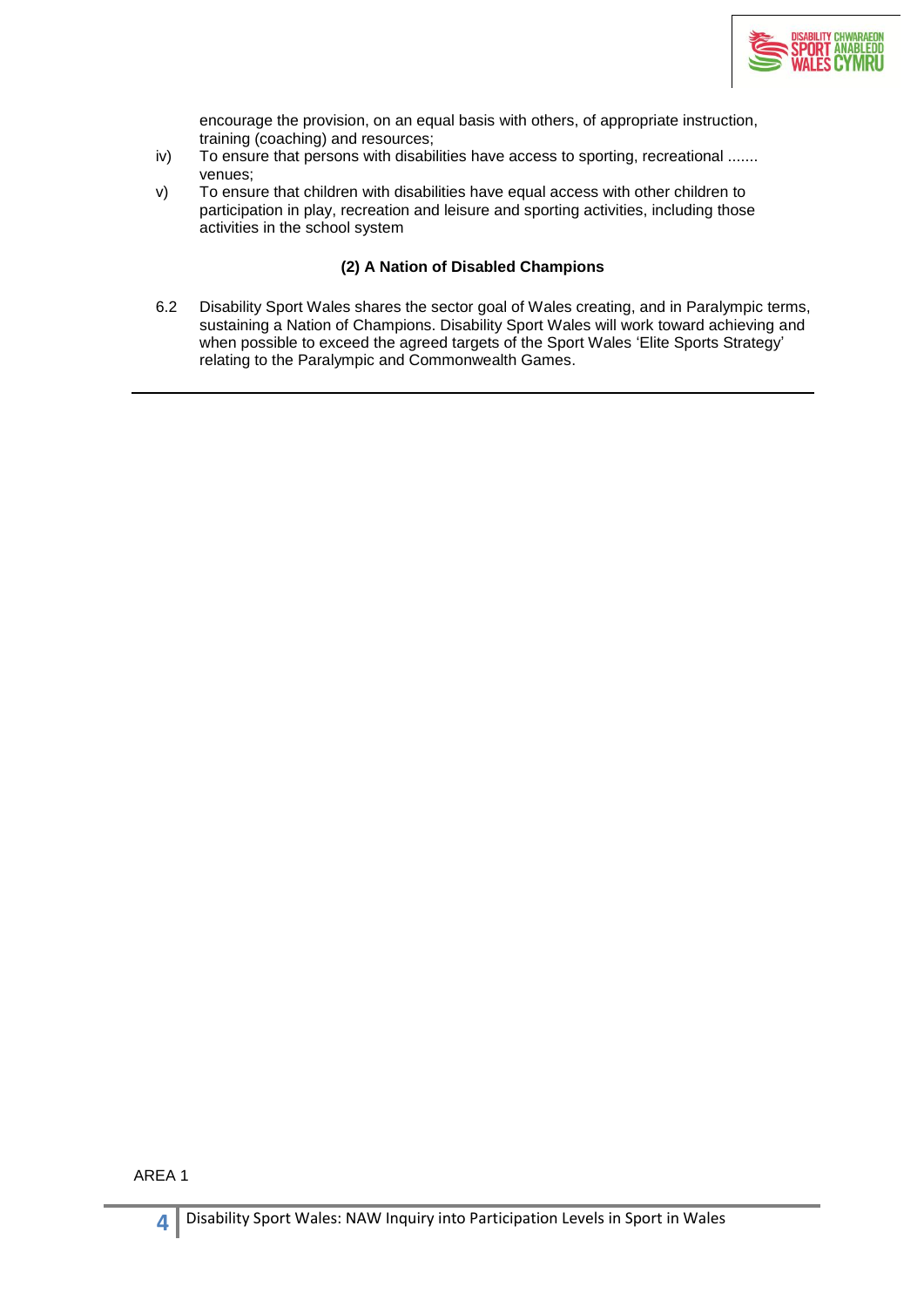

THE EXTENT TO WHICH THE WELSH GOVERNMENT AND SPORT WALES ARE ACHIEVING THE GOALS SET OUT IN THE *PROGRAMME FOR GOVERNMENT*, THE *CREATING AN ACTIVE WALES* ACTION PLAN AND *THE VISION FOR SPORT IN WALES* WITH REGARD TO PARTICIPATION LEVELS

7. Disability Sport Wales believes that through our Vision and Mission (s) it directly contributes to the 'outcomes of the current *Programme for Government*, the '*Creating an Active Wales'* action plan and the '*Vision for Sport in Wales'* strategy.

> *'At the heart of this is a focus on people and our commitment to support the development of a fairer society in which every person is able to make the most of their ABILITIES and contribute to the community in which they live.'* (Welsh Government)

8. Disability Sport Wales contributes toward the following aims of the *'Programme for Government'*:

**Equality** – Aim: 'Create a fair society free from discrimination, harassment and victimisation with cohesive and inclusive communities.

8.1 Disability Sport Wales delivers bespoke and specialist services to disabled people, either through the creation of sustainable community sports participation/membership opportunities or through the provision of an elite sport pathway enabling individuals or teams to achieve their full potential.

8.2 Disability Sport Wales has developed a programme called 'insport' which drives the principles of inclusion to the core of Welsh sport.

**Education –** Aim: Help everyone reach their potential, reduce inequality, and improve economic and social well-being.

8.3 Disability Sport Wales, in partnership with UK partners and financed through a sponsorship agreement with Sainsbury's, delivers a UK Disability Inclusion Training programme called 'Active Kids for All'. The programme aims to up-skill teachers and non teaching support staff to deliver adapted physical education in an inclusive manner.

8.4 Disability Sport Wales supports the national competition programme 'Gemma Cymru' by advising the delivery agency and national governing bodies on which sports should be included in the event. Sports involved in Gemmau Cyrmu in the past include boccia, swimming, football, athletics and for 2013, wheelchair basketball.

**Tackling Poverty –** Aim: Reducing poverty, especially persistent poverty amongst some of our poorest people and communities, and reducing the likelihood that people will become poor

8.5 Disability Sport Wales liaises with its local authority partners to monitor 'access to sport' type schemes which provide subsidies/discounted for disabled people/carers to participate in local sport activities.

8.6 Disability Sport Wales believes that poverty should not be a barrier to fulfilling an individual's potential in sport. Disability Sport Wales, in partnership with Sport Wales and commercial partners, provides Talented Athlete awards to identified athletes with real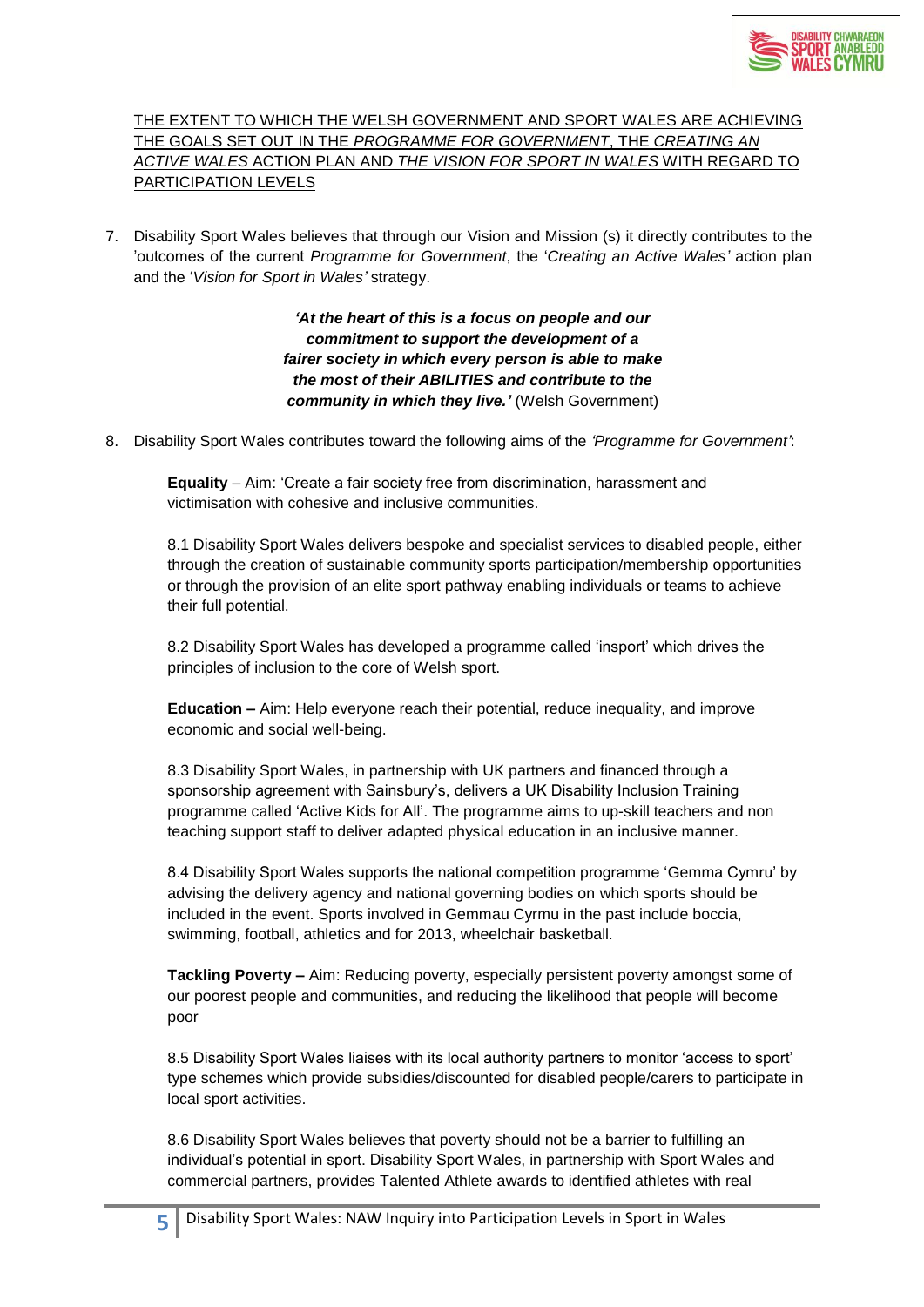

potential of achieving selection to British squads or the ParalympicsGB team (summer/winter Games). Disability Sport Wales also provides awards via its charitable funds to deaflympic and intellectually disabled athletes who achieve selection to European / World Games.

8.7 Disability Sport Wales has provided funding from its charitable funds to support the Special Olympics Wales team who will compete in the Special Olympics GB Games in Bath, August 2013.

**The Culture and Heritage of Wales** – Aim: 'Enrich the lives of individuals and communities through our culture and heritage.'

8.8 Specific objectives that Disability Sport Wales contribute toward are

8.8.1Through Sport Wales, widen participation in sport and programmes targeted at increasing physical activity.

8.8.2 Increase the number of sports coaches and elite athletes in Wales.

8.8.3 Work with national, UK and international sports federations to ensure that more major sporting events are hosted in Wales in the future.

8.9 For the past 10 years Disability Sport Wales has measured key performance indicator outputs against the above objects through its two critical offers – community sport / elite performance.

# **8.10 Community Programme Outputs**

8.10.1 Disability Sport Wales has supported the placement of Development Officers in each of the local authorities to create and sustain grassroots opportunities to participate in sport. Supported primarily by the grassroots club sector and voluntary organisations, the outcomes achieved over the past 10 years have been significant:

| Performance<br>Indicators                 | <b>Position</b><br>2004 | <b>Position</b><br>2006 | <b>Position</b><br>2007 | <b>Position</b><br>2008 | Position<br>2010 | Position<br>2011 | Position<br>2012 |
|-------------------------------------------|-------------------------|-------------------------|-------------------------|-------------------------|------------------|------------------|------------------|
| Number of<br>clubs                        | 217                     | 348                     | 350                     | 373                     | 309              | 269              | 331              |
| Trained<br>coaches                        | 166                     | 278                     | 700                     | 941                     | 1500             | 1621             | 1766             |
| Number of<br>volunteers                   | 164                     | 203                     | 785                     | 1403                    | 2100             | 2309             | 2390             |
| Number of<br>local<br>competitions        | 48                      | 23                      | 31                      | 77                      | 71               | 89               | 85               |
| Number of<br>participants in<br>programme | 14,271                  | 78,680                  | 320,000                 | 356,523                 | 959,500          | 1,007,737        | 1,012,923        |
| Number of<br>active club<br>members       | 1038                    | 3,675                   | 3,825                   | 7803                    | 6,300            | 5,861            | 6684             |

i. In 2012/13 the community programme achieved significant growth further increasing the number of clubs by 20% and club membership by 10%.

**6**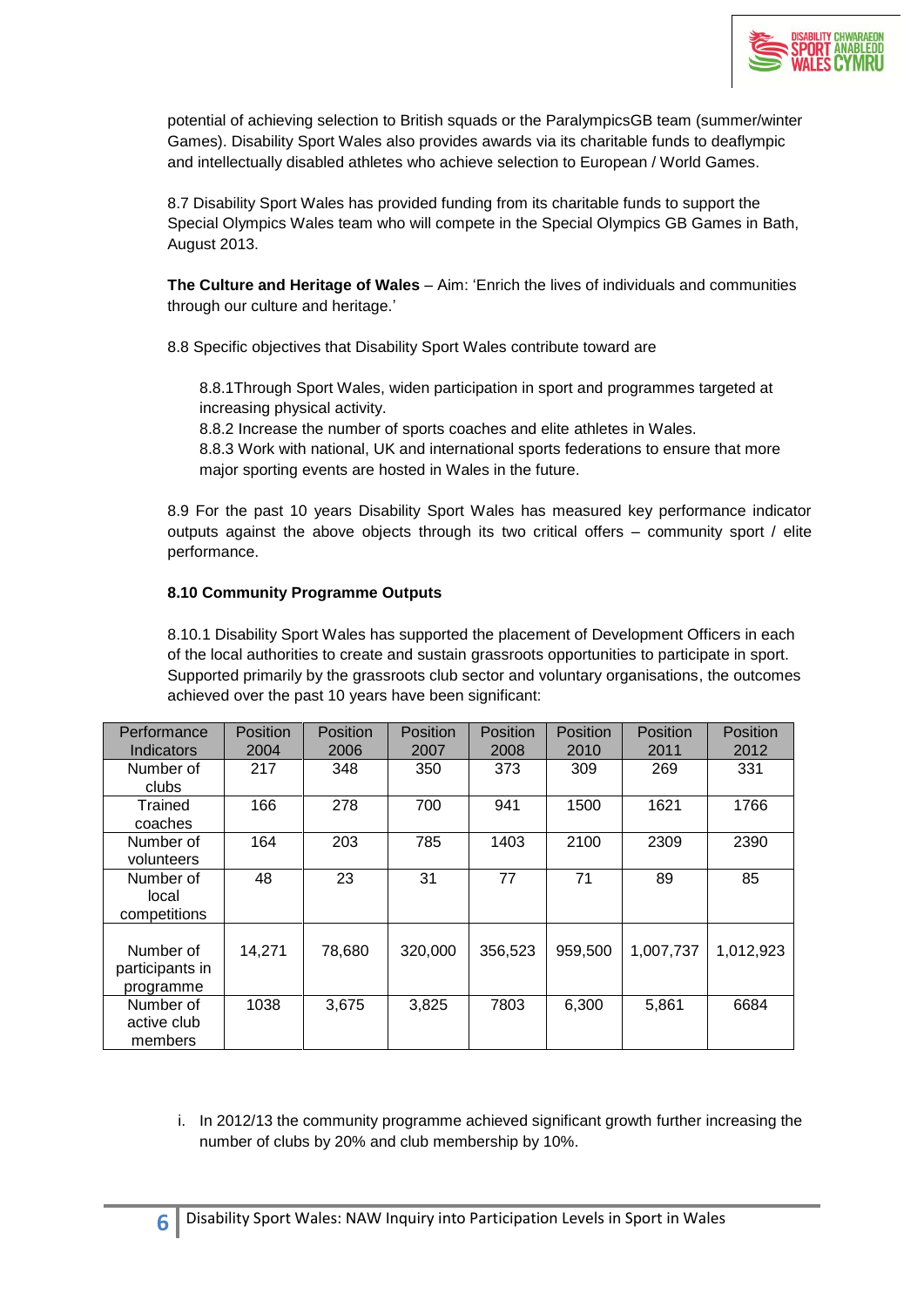

- ii. The programme has also increased the number of coaches and volunteers who serve the community programme.
- 8.10.2 Disability Sport Wales is also committed to delivering high quality education and training opportunities to the sports sector. In 2012 / 13, Disability Sport Wales delivered 50 inclusion training courses across Wales to leisure centre staff, sports development officers the club sector and National Governing Bodies.

## **8.11. Elite Performance Outputs**

8.11.1 Over the same period Disability Sport Wales have contributed to the sporting success of the Nation, with Wales punching well above its weight.



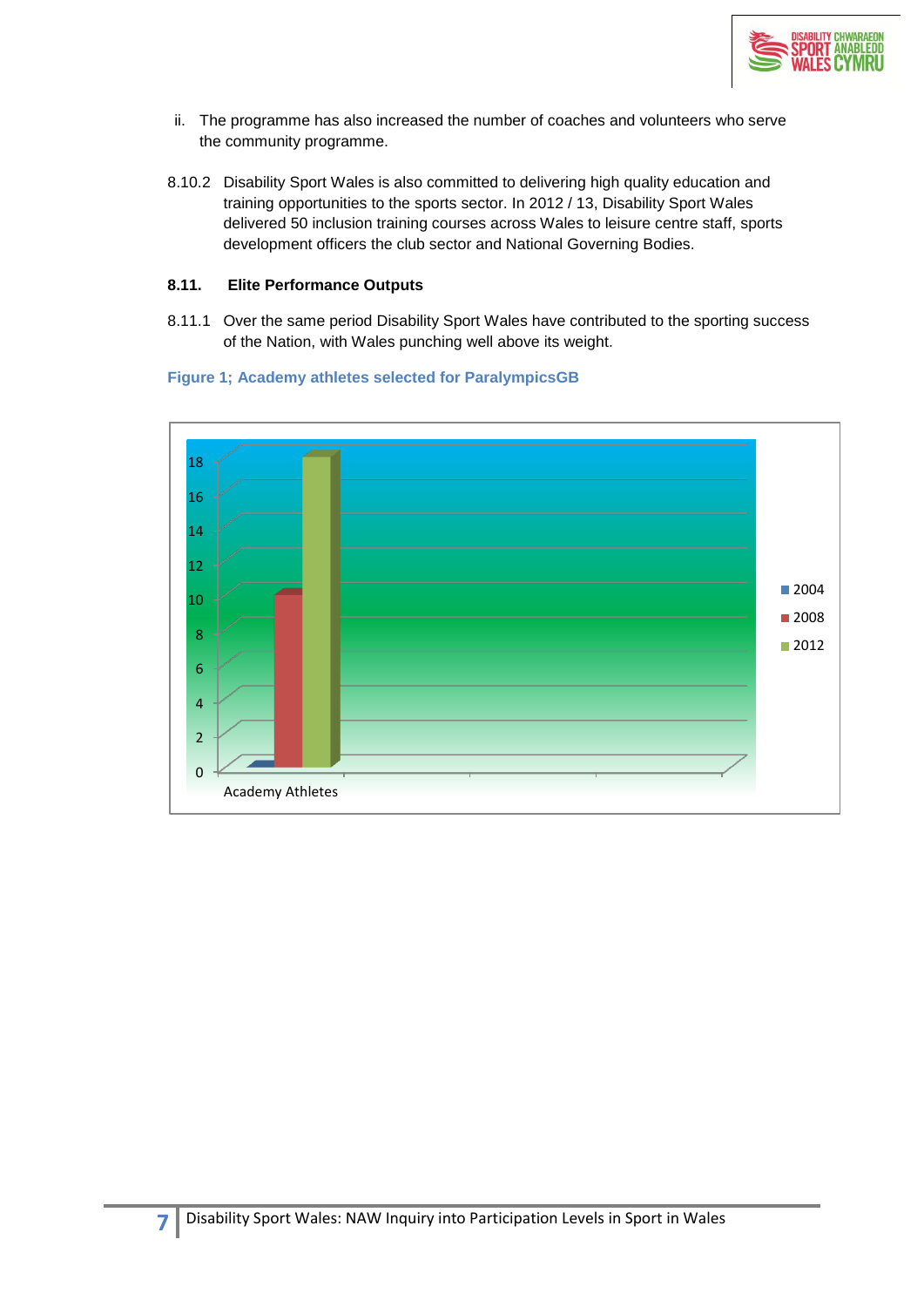





## **Figure 3: Medals at Paralympic Games**

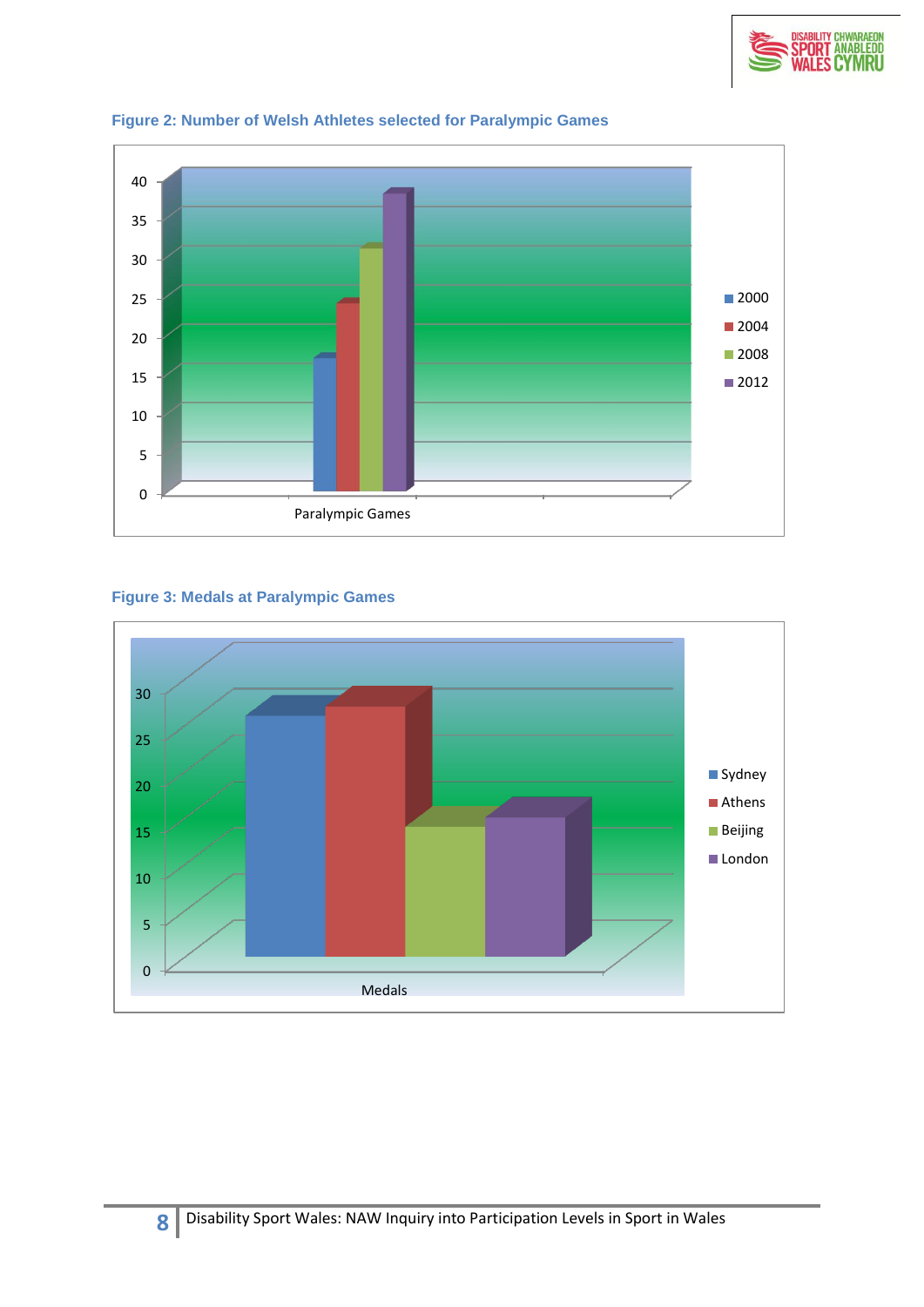



#### **Figure 4: Medals from Disabled Athletes at Commonwealth Games from 2002**

8.11.2 Much of the success of the elite performance outputs is attributable to the introduction of a Welsh Academy system (the first of its type in the UK) for the identification and development of disabled athletes. The Academy is pan-disability in its approach, providing opportunities for Paralympic, Deaflympic and Intellectually disabled athletes.

#### **8.12 Major Sporting Events**

- 8.12.1 In March 2013, it was announced that a consortium bid involving Disability Sport Wales, Swansea University, the City and County of Swansea and Welsh/British athletics won the rights to host the International Paralympic Committee (IPC) European Athletics Championship 2014 in Swansea.
	- 8.12.2This major event is likely to attract approximately 1500 athletes/support staff from to 40 countries and will maintain the high profile of elite Paralympic sport in Wales following the success of London 2012.
- 9. The above evidence illustrates that, as far as disability and Paralympic sport is concerned, the Programme for Government, Creating an Active Wales plan and Vision for Sport strategies are being delivered through the programmes and activities of Disability Sport Wales.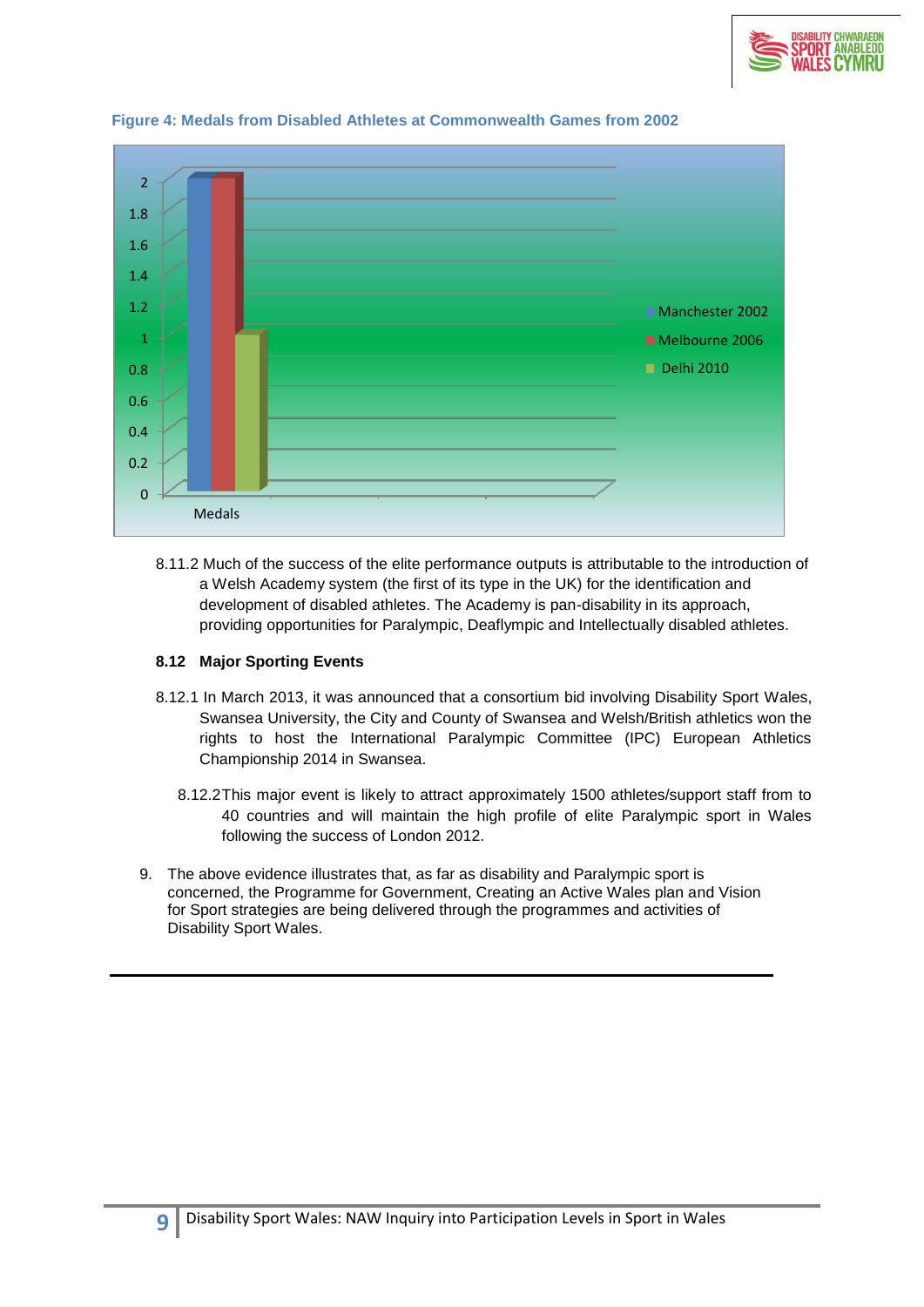

#### THE AVAILABILITY OF DATASETS AND STATISTICS TO MEASURE PARTICIPATION LEVELS IN SPORT, PARTICULARLY THOSE DISAGGREGATED BY EQUALITY STRAND AND SOCIO-ECONOMIC GROUP

- 10. Disability Sport Wales has maintained a robust set of key performance indicators over a period of 10 years which, collectively, provide important statistical and performance management information which influences future strategy and priorities areas for action.
- 11. Examples of trend data have been identified on pages 6/7/8/9 above.
- 12. Disability Sport Wales has always sought to provide information reflecting its user groups. Currently Disability Sport Wales is able to disaggregate users by:
	- 12.1 Age<br>12.2 Gen
	- 12.2 Gender<br>12.3 Impairm
	- Impairment Type (physical / learning disabled / deaf & hard of hearing / blind and visually impaired
	- 12.4 Black Minority Ethnic
	- 12.5 Welsh Speaking
- 13. This information is made publicly available as and when required
- 14. Disability Sport Wales has not historically collected statistical information by Socio-economic group but recognises that this is an area which should be addressed in future years. Future priorities such as the reduction of poverty have been identified in our 2013 – 17 strategic plan. Our impact in this area will need to be measured.
- 15. Disability Sport Wales is undertaking an equalities survey (by under 18s and over 18s) to ensure that its provision of service meets the needs of its current user group as well as how it can better meet the needs of any non-user group or where take up of opportunities is currently lower by some groups within the community.
- 16. Moving forward, as well as the statistical data collected on at least an annual basis, Disability Sport Wales is introducing a new performance management approach through the use of the Results Based Accountability (RBA) system. RBA scorecards are being produced and will be made available to the general public, online, through Disability Sport Wales websites and through other public documents.

\_\_\_\_\_\_\_\_\_\_\_\_\_\_\_\_\_\_\_\_\_\_\_\_\_\_\_\_\_\_\_\_\_\_\_\_\_\_\_\_\_\_\_\_\_\_\_\_\_\_\_\_\_\_\_\_\_\_\_\_\_\_\_\_\_\_\_\_\_\_\_\_\_\_\_\_\_\_\_\_\_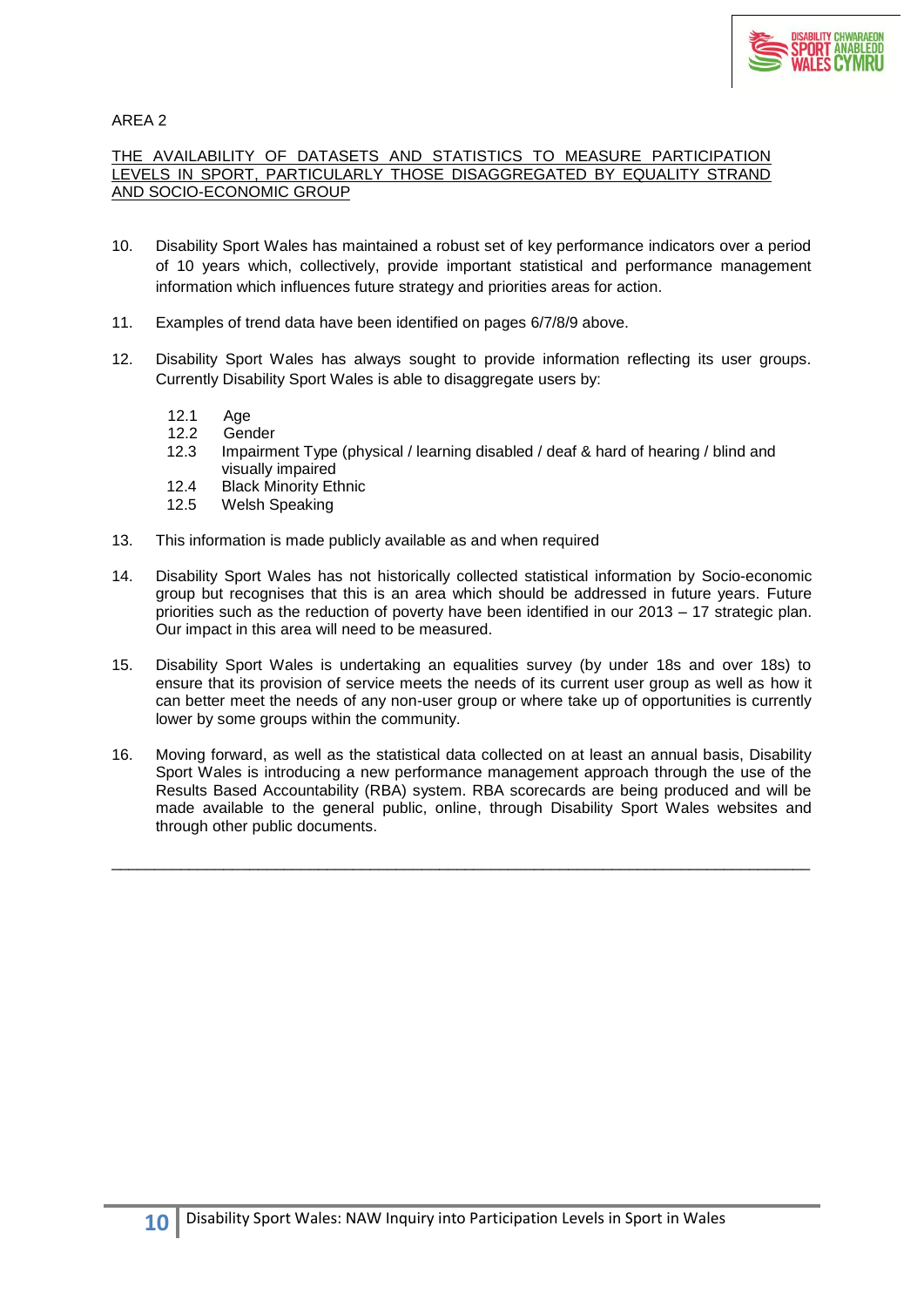

## THE OPPORTUNITIES AND BARRIERS TO SPORTS PARTICIPATION THAT EXIST FOR DIFFERENT GROUPS OF PEOPLE, INCLUDING BY EQUALITY STRAND AND SOCIO ECONOMIC **GROUPS**

#### Opportunities for Participation

- 17. Disability Sport Wales believes that it currently provides a robust range of opportunities for disabled people to become involved in sport, at all levels of the sporting pathway.
- 18. Disability Sport Wales, in-partnership with the 22 local authorities, funds (via Lottery support) the employment of local disability sport Development Officers.
- 19. The primary roles of these officers are to increase sustainable participation by disabled people in grassroots sport and to drive the 'insport' programme to help create a more inclusive sporting landscape in Wales.
- 20. The Disability Sport Wales Community programme has been in place for 10 years and has been heralded by commentators and some overseas nations as one of the best practise approaches to the development and delivery of grassroots disability sport anywhere in the World.
- 21. Since 2002, the number of clubs delivering disability sport opportunities has grown from 31 to 331. The voluntary workforce supporting that infrastructure has increased from 330 to 4,156, with the number of community events growing annually from 48 to 85. Overall the number of annual participation opportunities taken up by disabled people has grown from 14,271 to 1,012,923.
- 22. Welsh representation at Paralympic Games has increased from 17 Welsh athletes in 2000 (Sydney) to 24 by 2004 (Athens), 31 by 2008 (Beijing) and 38 by 2012 (London).
- 23. Much of this success can be attributed to the introduction of the Disability Sport Wales Academy system which identifies, develops and nurtures emerging athletes. Between 2004 and 2008, 10 Welsh academy athletes were selected into the Paralympics GB team. Between 2008 – 2012 this figure had increased to 18 athletes (with a further 9 indirectly supported by Academy services).
- 24. In terms of opportunities taken up by different groups of people by equality strand, the following figures are available:
	- 24.1 Male members of clubs
	- 24.2 Female members of clubs
	- 24.3 Welsh speaking members
	- 24.4 BME members
	- 24.5 Disabled Coaches
	- 24.6 Welsh speaking coaches
	- 24.7 BME coaches
	- 24.8 Disabled Volunteers
	- 24.9 Learning Disabled
	- 24.10 Deaf and Hard of Hearing
	- 24.11 Physically Disabled
	- 24.12 Blind and visually impaired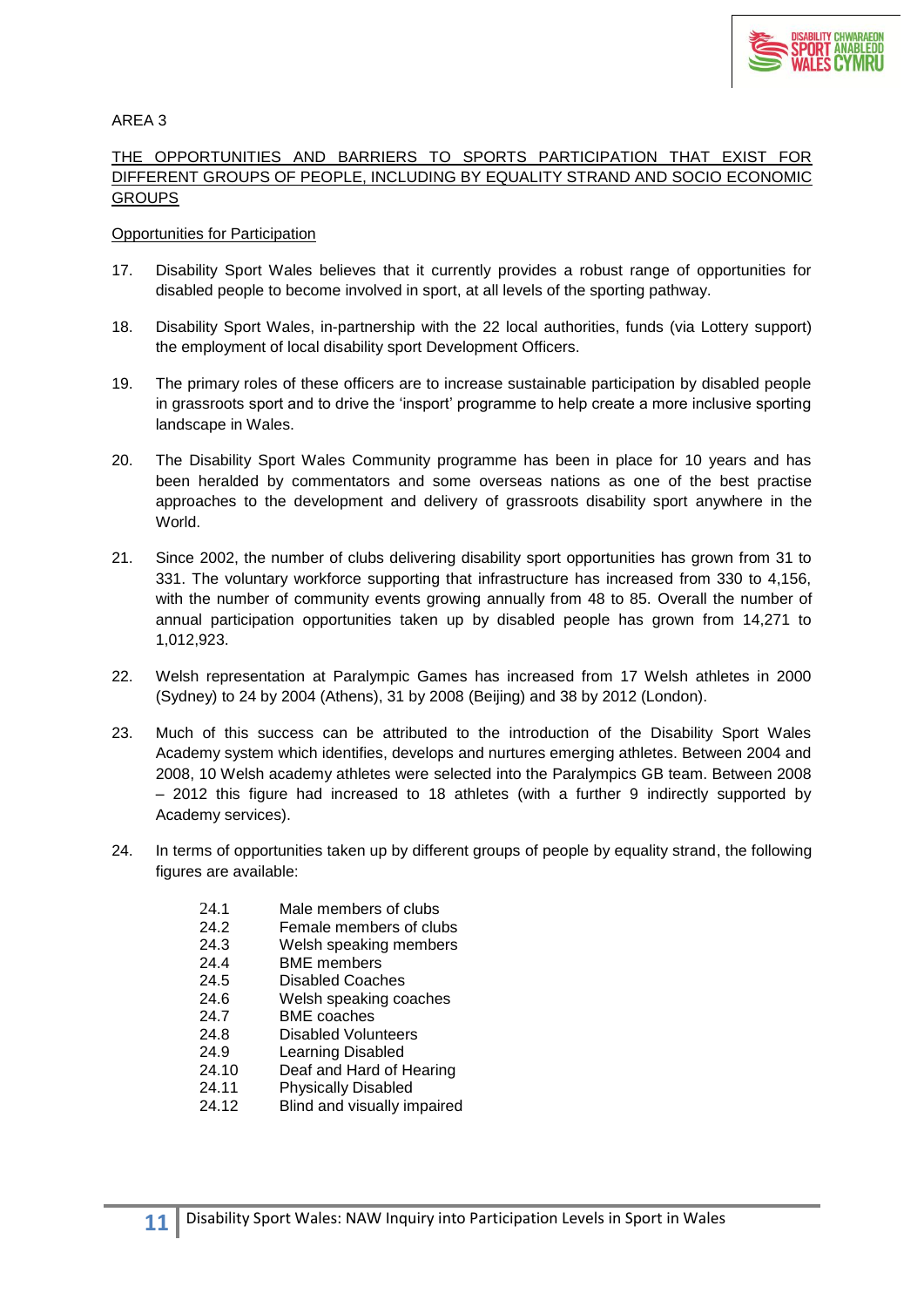

25. The main emphasis of Disability Sport Wales is to now build upon this foundation of grassroots sport, sustain existing structures, whilst expanding the scope of inclusive sports activities and workforce knowledge and capacity through the delivery of the 'insport' programme.

#### Barriers to Participation

- 26. Whilst Disability Sport Wales believes it has made significant progress over the past 10 years in creating new and improved participation opportunities for disabled people, barriers still remain.
- 27. Evidence drawn from an independent consultants report in 2010 and more recently from the 22 local authority Development Officers indicate the following barriers remain:
	- 27.1 **cost to participate in sport** normally due to session sizes and lower numbers
	- 27.2 **locations of facilities/sessions** requirement to travel further to access choice of sport
	- 27.3 **lack of clubs** Need to increase capacity and knowledge of mainstream clubs to deliver inclusively
	- 27.4 **lack of appropriate support** requirement by some participants for higher support needs
	- 27.5 **perceptions around disability and sport** need to change mainstream attitudes and engagement
	- 27.6 **Lack of training to support mainstreaming** training now available through Disability Sport Wales
	- 27.7 **Dependency on local public / parental / carer transportation support** transport critical for some disabled people. Public transport not always an option
	-
	- 27.8 **Poor timing of some sessions** concerns over availability of session times 27.9 **Media representation / coverage to maintain profile of disability sport** i 27.9 **Media representation / coverage to maintain profile of disability sport** – need to maintain higher levels of media interest in disability sport since London 2012. More coverage and interest in grassroots sport
	- 27.10 **Marketing Materials** sports providers need to ensure materials are inclusive in terms of accessibility, visual presentation and messaging
	- 27.11 **Ensuring promotion and information reaches disabled people**
	- 27.12 **Accessibility to some Venues** physical adaptations required in aging stock of public buildings
	- 27.13 **Parental/carer attitudes toward sport**  parents and carers need to be supported to ensure that disabled children participate in sport
	- 27.14 **Physical Education in schools** Teachers and non teaching support staff need to be supported to ensure that they have the relevant skills to deliver P.E. in an inclusive environment
- 28. Disability Sport Wales remains focused on eradicating barriers wherever possible. Action has already been taken to remove or reduce some of the above barriers e.g.
	- 28.1 **Physical Education in schools**  Introduction of Sainsbury's 'Active Kids for All' programme in schools
	- 28.2 **Marketing Materials** advice and training to NGBs, Local Authorities and clubs through 'insport' programme on accessible marketing
	- 28.3 **Cost to participate in sport** Local Authorities have introduced subsidised or discounted 'passport to leisure' schemes to support disabled people / carers to access sport
	- 28.4 **Perceptions, increasing capacity of clubs, lack of training** These issues, are being addressed through the 'insport' programme.
	- 28.5 **Media representation** significant upturn in coverage of disability / Paralympic sport during and since London 2012. Disability Sport Wales has introduced a communications post to drive promotion and increase media coverage.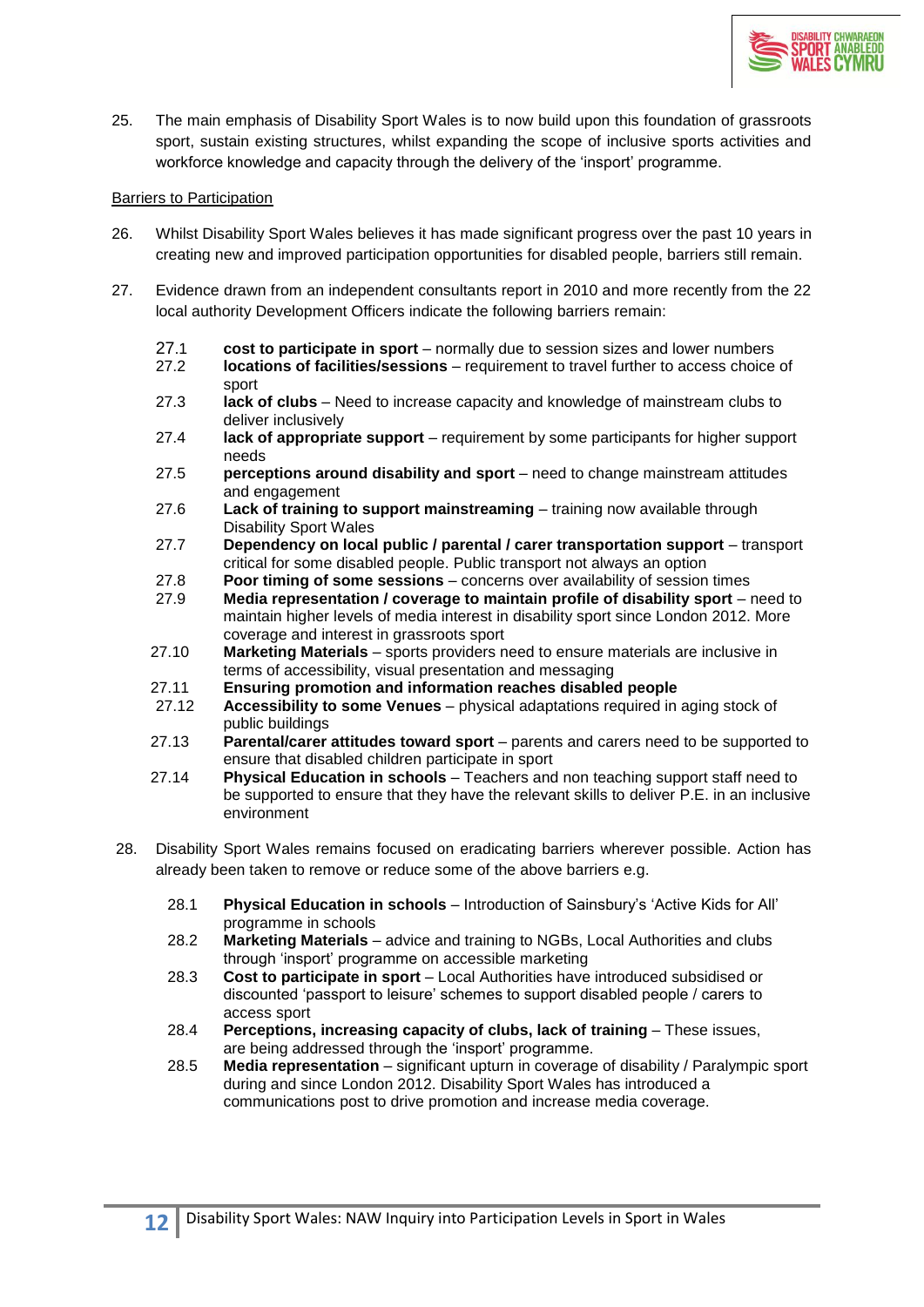

#### WHAT ARE THE LINKS BETWEEN PROGRAMMES TO DEVELOP SPORT IN WALES AND OTHER WELSH GOVERNMENT INITIATIVES TO INCREASE PHYSICAL ACTIVITY

29. In line with Welsh Government's 'Creating an Active Wales', Disability Sport Wales has introduced a national sports inclusion programme called 'insport'. This contributes directly towards two outcomes contained within the 'Creating an Active Wales' action plan.

> a) Ensure that professionals and volunteers receive appropriate inclusion training as identified through local needs / impact assessments.

> b) Work with Local Authorities and other partners to increase accessibility to facilities and services by addressing barriers that may dissuade participation by all groups. (Source: Creating an Active Wales Action Plan)

- 31. 'insport' is a project which consists of 3 different programmes, each of which is aimed at a different segment of the sport and leisure sector. It is being supported through a 3 year funded cycle by the St James' Place Foundation, which will enable the delivery of resources, case officers (insport NGB), and the delivery of workshops (UK DIT) to support the sport and leisure network workforce.
- 32. The intention of 'insport' is to support the delivery of inclusive opportunity throughout the sport and leisure network. Disability Sport Wales have provided support, and been responsible for the delivery of disability sport and sport for disabled people throughout Wales for over 25 years, which includes, (for the last 10 years) a community programme that has based full or part-time officers in all 22 LAs.
- 33. Post the 2012 Paralympic Games the profile of disability sport is rising, and a progressive move towards inclusion is becoming less of an ideal and more of a reality. In order to support this in Wales, DSW's Strategic Plan 2013 – 2017 identifies a transitioned move from 'delivery' to 'support'. This is going to be achieved through the 3 'insport' programmes:

| insport NGB<br>insport<br>Development<br>insport Club | aimed at National Governing Bodies in Wales<br>aimed at Local Authorities facilitated through the Sport<br>Development Unit<br>aimed at ALL clubs (not just those already associated with<br>DSW) throughout Wales |
|-------------------------------------------------------|--------------------------------------------------------------------------------------------------------------------------------------------------------------------------------------------------------------------|
|-------------------------------------------------------|--------------------------------------------------------------------------------------------------------------------------------------------------------------------------------------------------------------------|

- 34. The final element that Disability Sport Wales has a direct responsibility for within the 'Creating an Active Wales' plan is:
	- 34.1 Identify opportunities for research to widen knowledge of current participation levels and barriers that prevent participation in physical activity by all groups.
- 35. Disability Sport Wales supports this aim and intends to continue to undertake research into barriers that prevent participation in physical activity by disabled people.
- 36. A second initiative introduced to increase participation is funded through Sport Wales. Called The Patient Pathway, this new initiative is delivered in-partnership with Betsi Cadwalder University Health Trust.

\_\_\_\_\_\_\_\_\_\_\_\_\_\_\_\_\_\_\_\_\_\_\_\_\_\_\_\_\_\_\_\_\_\_\_\_\_\_\_\_\_\_\_\_\_\_\_\_\_\_\_\_\_\_\_\_\_\_\_\_\_\_\_\_\_\_\_\_\_\_\_\_\_\_\_\_\_\_\_\_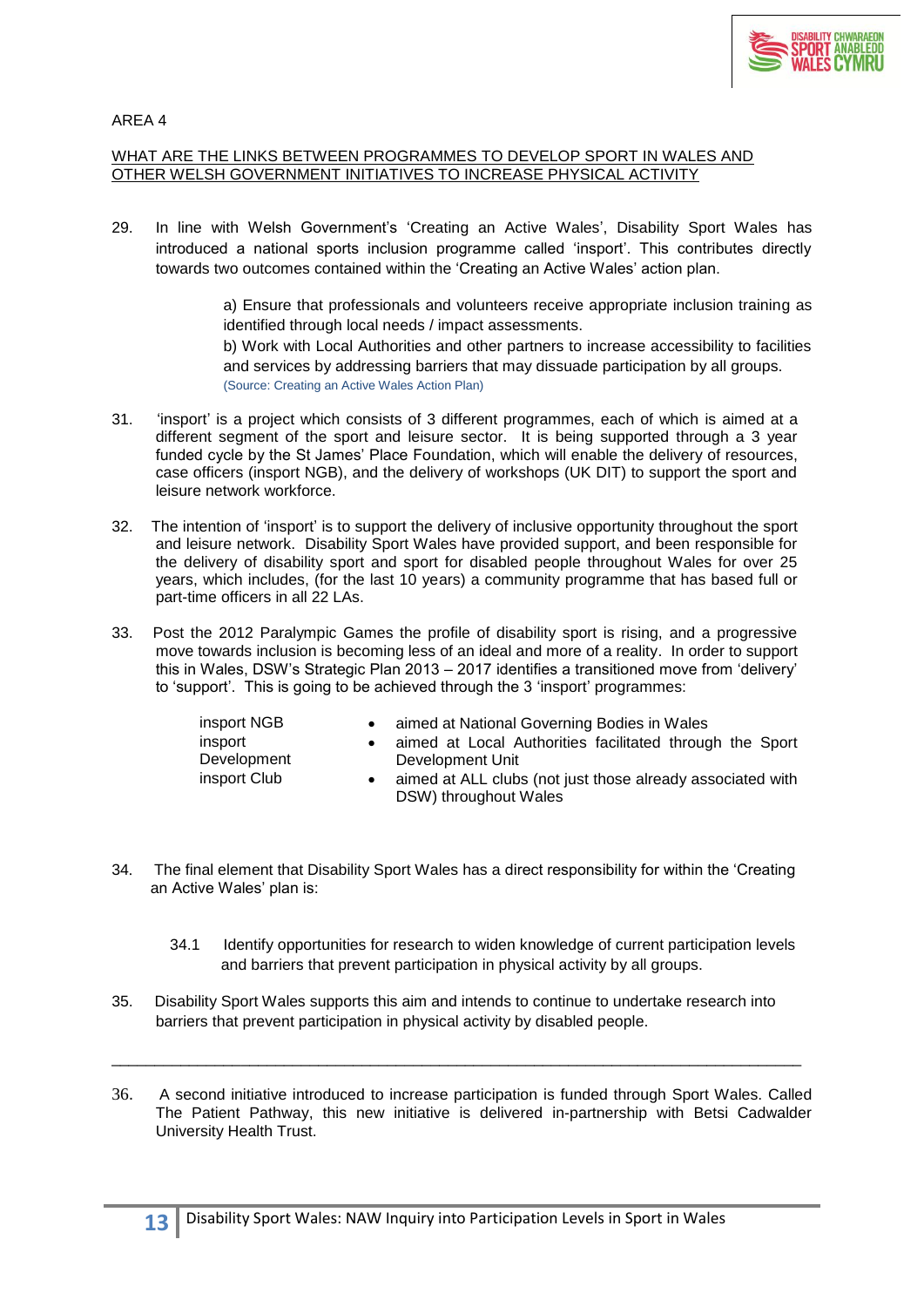

- 37. This partnership proposal intends to create enhanced awareness, understanding and greater coherence between the health sector and sport network in North Wales, through a planned programme of education and up-skilling of professionals within both areas, so as to better enable a patient pathway which illustrates and opens opportunities for disabled people to get involved with physical activity, including sport.
- 38. The Health sector is the one institution which is guaranteed to come into contact with every disabled person in Wales, at the moment data protection legislation combined with the traditional invisibility of disabled communities makes it difficult for the sport network to target and create awareness of physical activity and (disability) sport opportunities.
- 39. In order to support disabled adults in the right to access opportunities, potentially attain a better health status, reduce the need to use acute health services, and target communication about physical activity including sport to a greater percentage of the disabled population in North Wales it is essential that more robust and sustainable collaboration, communication and coexistence, between key partners be facilitated.

#### Aims

The specific aims for the partnership will be:

Increase the numbers of physically active disabled people across the 6 local authorities in the region

Create a robust partnership between (Disability) Sport and Health

Contribute to the identification of talented disabled people who may be interested in/able to becoming involved with competitive or elite sport

Decrease disabled people's requirement for medical intervention as a consequence of ill-health linked to physical inactivity

Identify a model for best practice with regard to establishing a conduit between health professionals and settings, and physical activity (including sport) professionals, which could be modified as appropriate and rolled-out through the other 6 Health Trusts/Boards across Wales

\_\_\_\_\_\_\_\_\_\_\_\_\_\_\_\_\_\_\_\_\_\_\_\_\_\_\_\_\_\_\_\_\_\_\_\_\_\_\_\_\_\_\_\_\_\_\_\_\_\_\_\_\_\_\_\_\_\_\_\_\_\_\_\_\_\_\_\_\_\_\_\_\_\_\_\_\_\_\_\_\_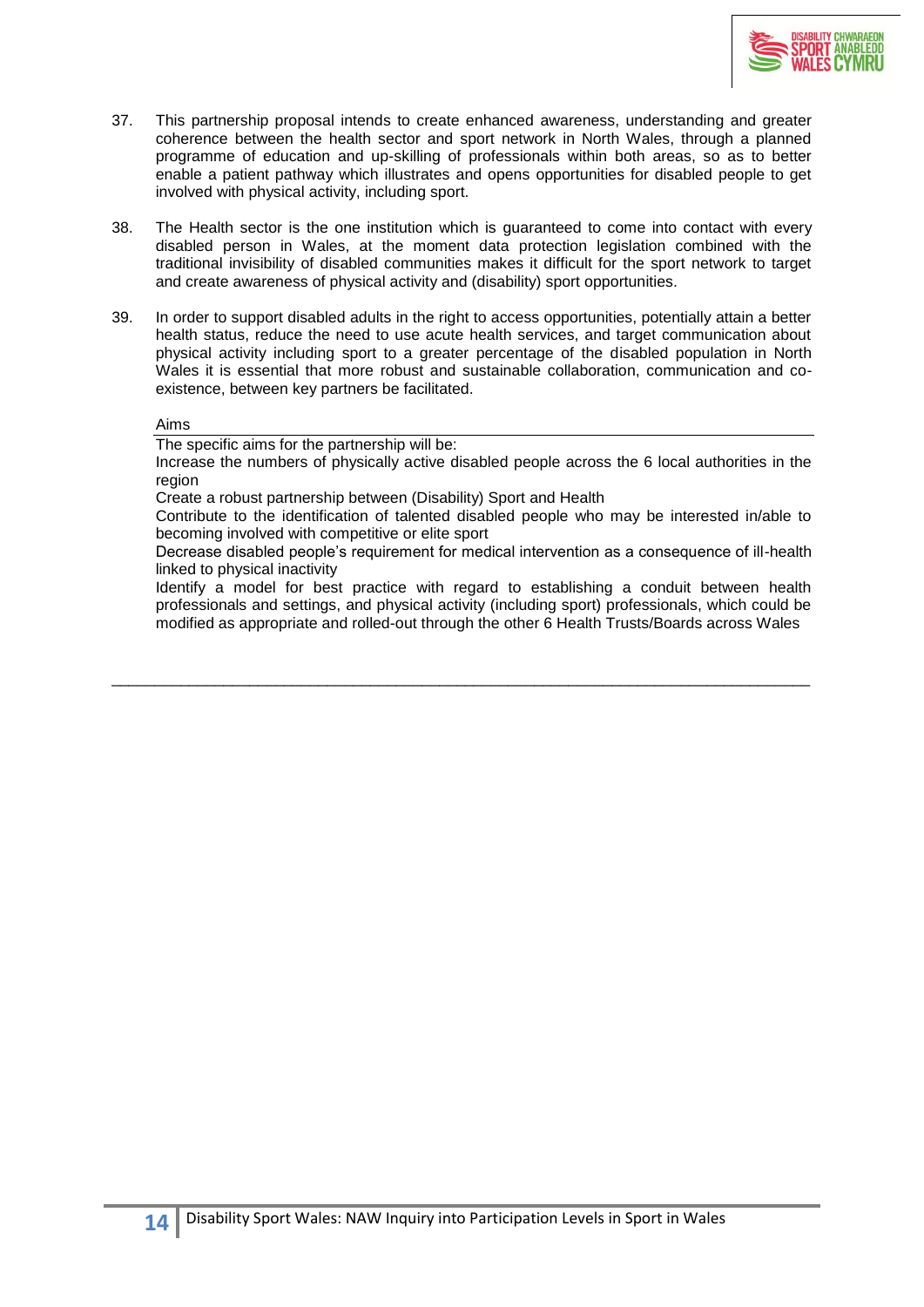

# THE IMPACT OF THE OLYMPIC AND PARALYMPIC LEGACY, THE RYDER CUP AND OTHER HIGH PROFILE WELSH SPORTING EVENTS AND ACHIEVEMENTS ON PARTICIPATION LEVELS IN WALES.

- 40. London 2012 provided a unique opportunity for sport to market itself to new participants. The Games themselves were never going to directly increase participation. It was for the sports providers themselves to decide how they would use London 2012 to maximise their offer.
- 41. Disability Sport Wales took an early decision to use London 2012 to impact across four key areas:
	- 41.1 Elite Performance
	- 41.2 Grassroots Participation
	- 41.3 Raising the Profile of disability sport
	- 41.4 Creating new (commercial) partnerships
- 42. **Performance**: In 2008 (post Beijing) Disability Sport Wales set the bold target of 36 Welsh athletes being selected into the ParalympicsGB team for 2012.
- 43. The outcome was that 38 athletes were selected the highest ever contingent of Welsh athletes in any single Paralympic Games. The athletes made up approximately 14% of the ParalympicsGB team, far exceeding the target of 5%. The athletes delivered 15 medals.
- 44. If Wales had been competing as a nation at the Paralympic Games, by medals per head of population we would have finished number 1 in the World (closest rivals New Zealand). This is a remarkable position that we have enjoyed at every Games since Athens 2004.
- 45. The positive impact that role models such as our paralympians can have on disabled people, particularly the young, and the non-disabled population can be profound, helping to change the aspirations of disabled people and the perceptions of society on the way they view disability. Succeeding on the world's greatest stage for paralympic sport enables Wales to deliver on its aspiration of being a Nation of Champions as well as making a significant contribution to the equalities agenda of Welsh Government.
- 46. **Participation**: The local authority development officer network displayed great commitment and creativity in ensuring that 2012 was a year that delivered on expectations around 'legacy'.
- 47. Local Authorities delivered festivals, competitions, school based events, campaigns, young ambassador programmes, London 2012 Inspire Mark projects, Flame Festivals and more to ensure that they maximised the opportunity that this unique year provided.
- 48. The outcome was an increase in the number of clubs delivering disability sport by 20% and a general increase in club membership by 10%. The number of general participation opportunities went through the '1 million' mark.
- 49. These outcomes were achieved partly because Wales had the foresight over the past 10 years to invest in a disability sport delivery model which was ready to exploit 2012.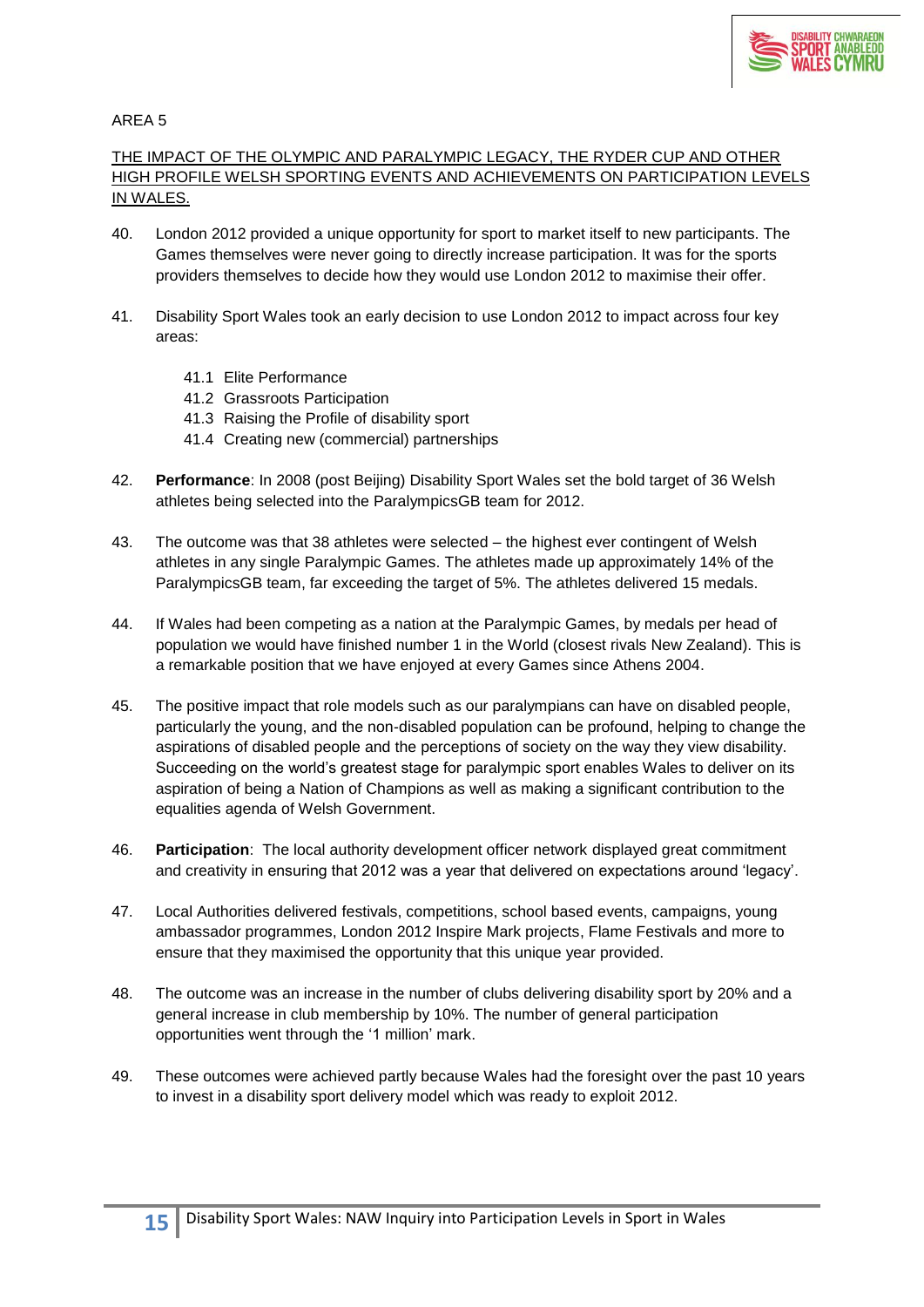

- 50. **Raising the Profile of Disability Sport** Disability Sport Wales took the view that it had to be 'ready' to exploit 2012.
- 51. In preparation, Disability Sport Wales changed its legal status to that of a charity (benefitting from the increased profile the Games would bring and the resulting ability to generate additional sources of income, other than Government or lottery funding)
- 52. The corporate brand of Disability Sport Wales was also improved and strengthened, generating increased visibility to both potential participants and partners. The success and power of the brand has also partly contributed to the success of the increased levels of activity with commercial sector partners.
- 53. A communications post was introduced to the organisation to manage messages around 2012 athletes, Welsh success, participation and sporting opportunities. A series of media friendly events were generated, each one looking at a different aspect of the Disability Sport Wales' offer from community sport through to elite performance.
- 54. Promotional activities were increased, including a more dynamic and targeted approach to online services including blogging, twitter feeds, Face-book, Disability Sport Wales You tube sites and more traditional website services. A campaign to increase participation was also introduced on the South Wales to London mainline train stations at the time of the Olympic and Paralympic Games. This campaign was only possible by using poster sites that were allocated to London 2012.
- 55. The hosting of 11 paralympic nations for their holding camps in the lead into to London 2012, in-partnership with Welsh Government and Local Authorities also maintained intense media interest.
- 56. The resulting outcome was increased coverage by all forms of media, sustained interest in our programmes throughout 2012 and beyond, and positive coverage of Welsh elite athletes and their individual performances.
- 57. In March 2013 it was announced that a consortia including Swansea University, City and Council of Swansea, Welsh/British Athletics and Disability Sport Wales had won the rights to host the IPC European Athletics Championships 2014, in Swansea. This event will maintain the high profile of elite Paralympic sport and will further enhance the reputation of Wales as one of the foremost Nations for the delivery of disability sport.
- 58. **Creating new (commercial) partnerships** Disability Sport Wales has a track record of developing and sustaining innovative partnerships with the commercial sector and other partners. 2012 offered new opportunities to expand the range of partnerships based on the heightened profile of disability sport resulting from the Paralympic Games.
- 59. During 2012, Disability Sport Wales entered into commercial agreement with the following Companies:

Sainsbury's Sinclair Volkswagen Cardiff St James's Place Foundation South Wales Chamber of Commerce Deloitte